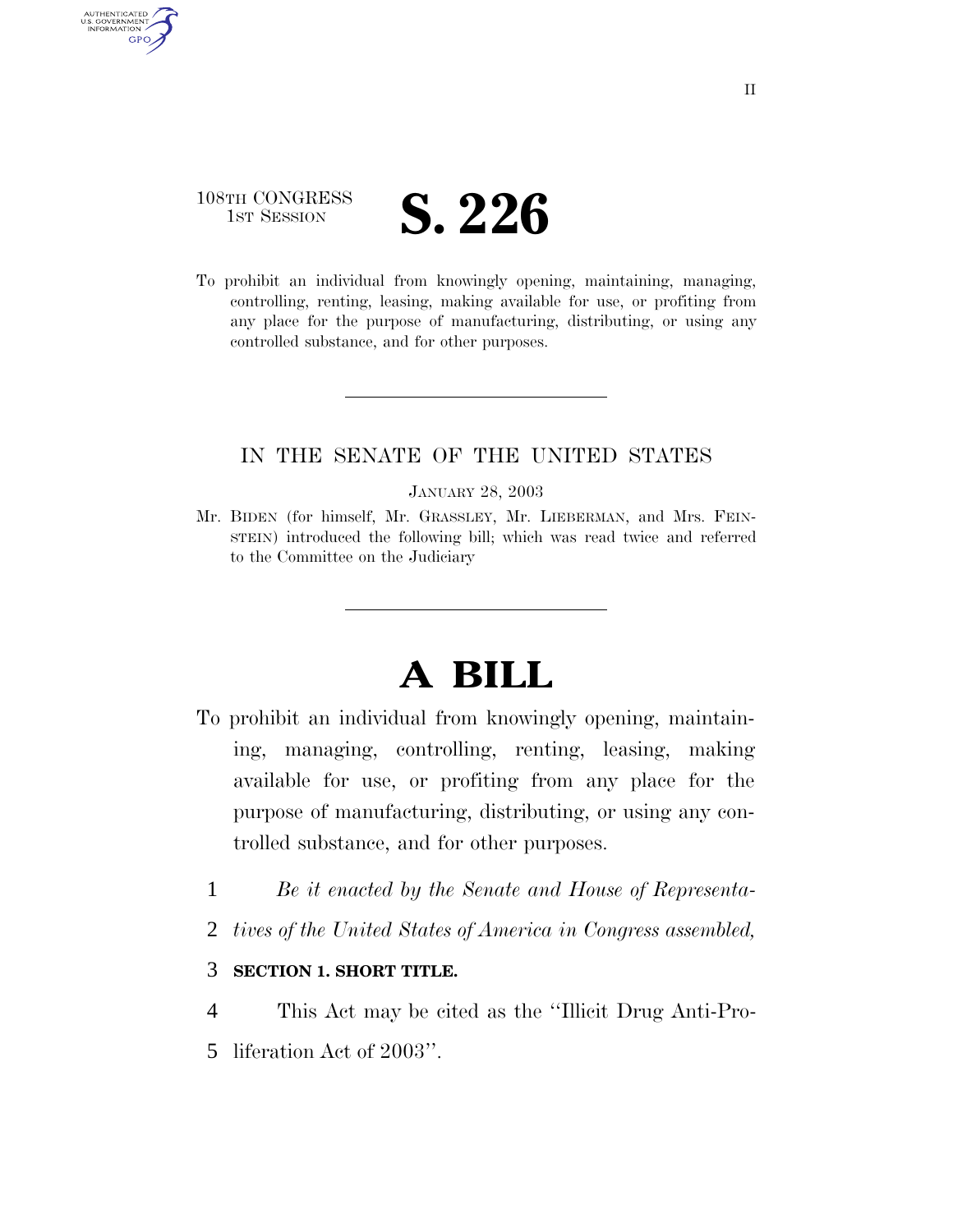#### **SEC. 2. OFFENSES.**

 (a) IN GENERAL.—Section 416(a) of the Controlled Substances Act (21 U.S.C. 856(a)) is amended—

 (1) in paragraph (1), by striking ''open or maintain any place'' and inserting ''open, lease, rent, use, or maintain any place, whether permanently or temporarily,''; and

 (2) by striking paragraph (2) and inserting the following:

 $\frac{10}{2}$  manage or control any place, whether per- manently or temporarily, either as an owner, lessee, agent, employee, occupant, or mortgagee, and know- ingly and intentionally rent, lease, profit from, or make available for use, with or without compensa- tion, the place for the purpose of unlawfully manu- facturing, storing, distributing, or using a controlled substance.''.

 (b) TECHNICAL AMENDMENT.—The heading to sec- tion 416 of the Controlled Substances Act (21 U.S.C. 856) is amended to read as follows:

#### **''SEC. 416. MAINTAINING DRUG-INVOLVED PREMISES.''.**

 (c) CONFORMING AMENDMENT.—The table of con- tents to title II of the Comprehensive Drug Abuse and Prevention Act of 1970 is amended by striking the item relating to section 416 and inserting the following:

''Sec. 416. Maintaining drug-involved premises.''.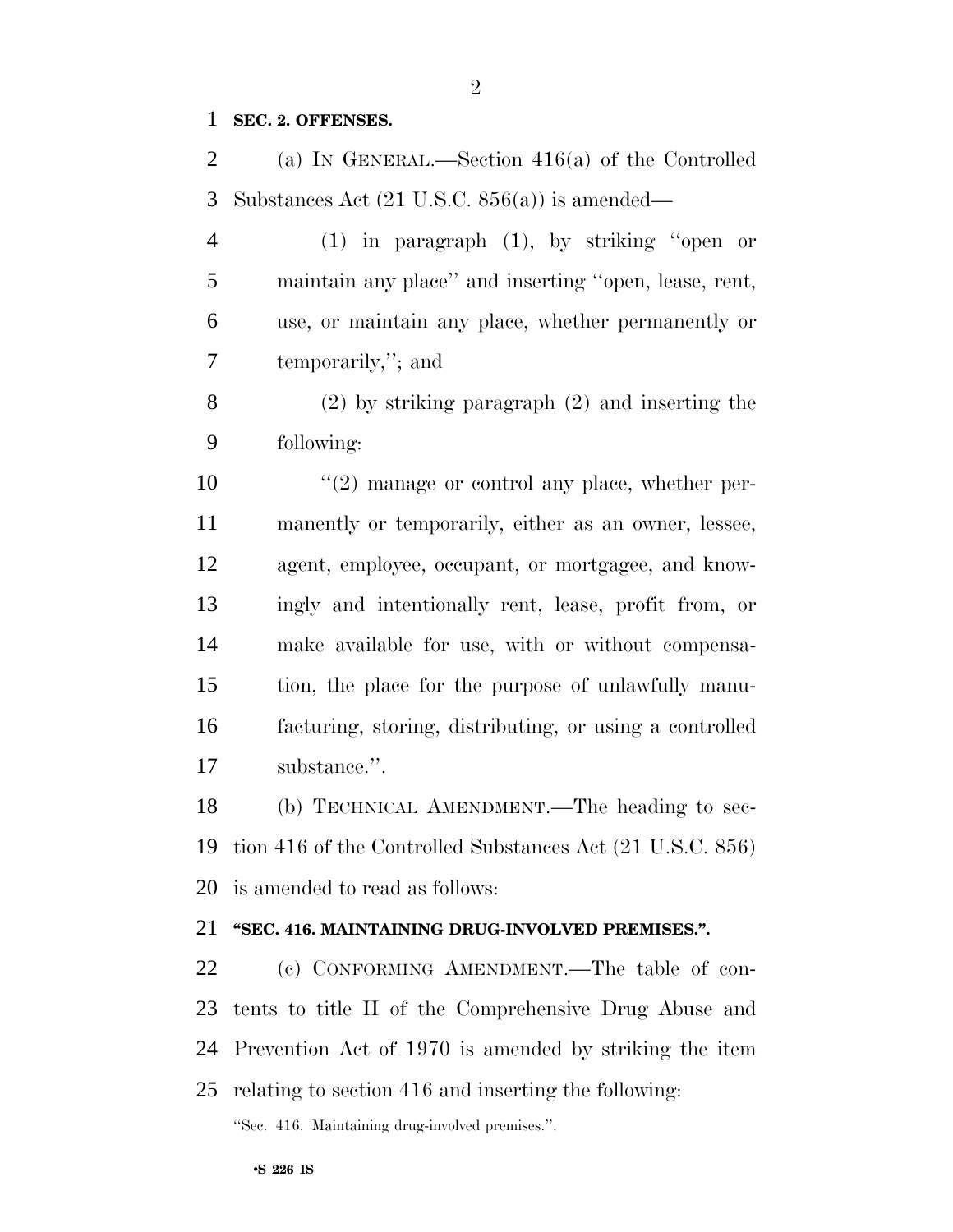# **SEC. 3. CIVIL PENALTY AND EQUITABLE RELIEF FOR MAIN-TAINING DRUG-INVOLVED PREMISES.**

 Section 416 of the Controlled Substances Act (21 U.S.C. 856) is amended by adding at the end the fol-lowing:

 "(d)(1) Any person who violates subsection (a) shall be subject to a civil penalty of not more than the greater of—

9  $((A) \; \$250,000; \text{ or})$ 

10 ''(B) 2 times the gross receipts, either known or estimated, that were derived from each violation that is attributable to the person.

 ''(2) If a civil penalty is calculated under paragraph (1)(B), and there is more than 1 defendant, the court may apportion the penalty between multiple violators, but each violator shall be jointly and severally liable for the civil penalty under this subsection.

 ''(e) Any person who violates subsection (a) shall be subject to declaratory and injunctive remedies as set forth in section 403(f).''.

#### **SEC. 4. DECLARATORY AND INJUNCTIVE REMEDIES.**

 Section 403(f)(1) of the Controlled Substances Act 23 (21 U.S.C.  $843(f)(1)$ ) is amended by striking "this section or section 402'' and inserting ''this section, section 402, or 416''.